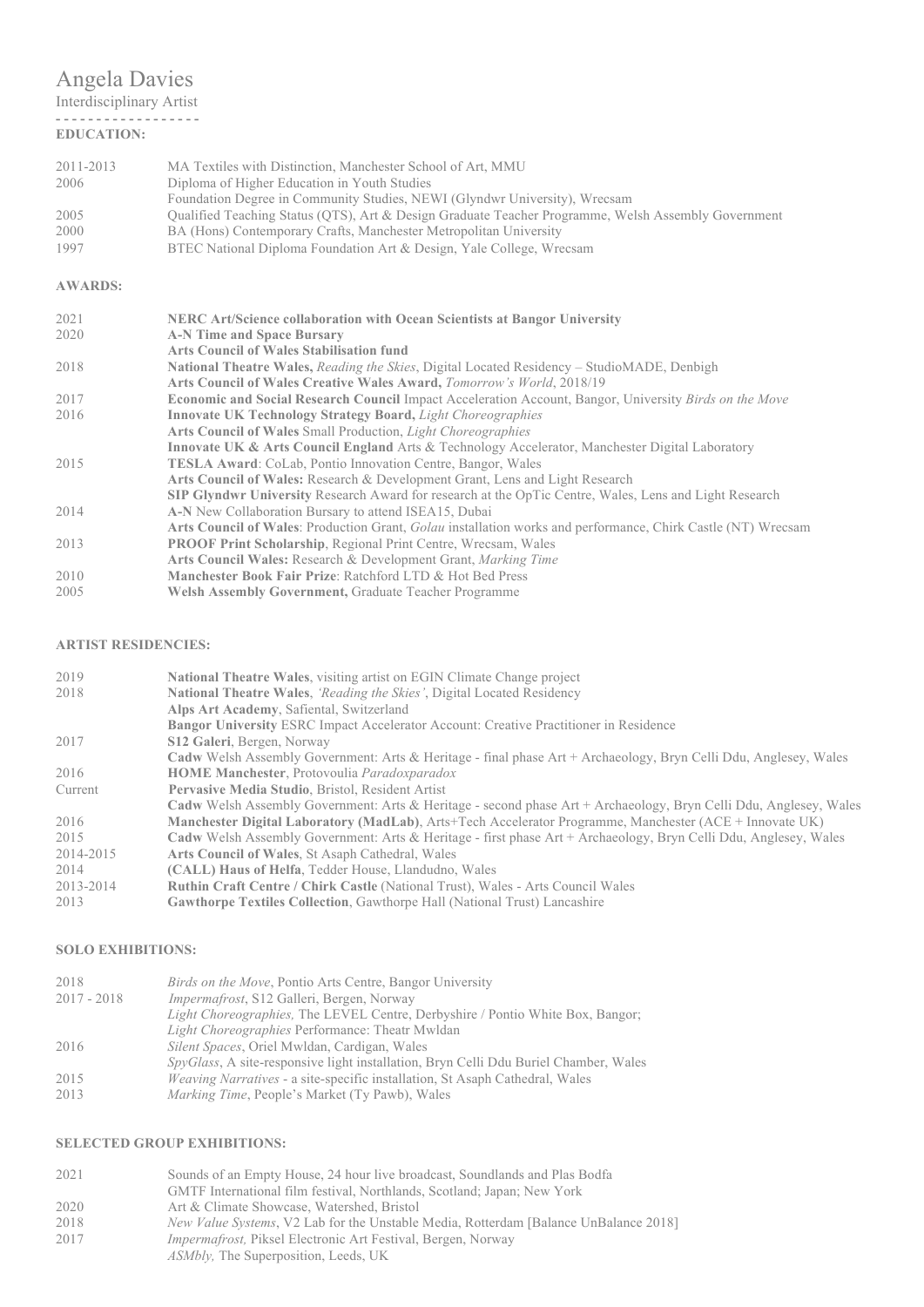| 2016 | SpyGlass, Manchester Digital Laboratory, Manchester                              |
|------|----------------------------------------------------------------------------------|
|      | Flow, Stitch Your Brain, Gawthorpe Hall, Lancashire                              |
| 2015 | Net Reality, Casoria Contemporary Art Museum, Naples, Italy                      |
|      | LUMEN PRIZE, Online gallery of Long listed artists                               |
|      | Z Varnauskas, Meno Parkas Galerija, Kaunas, Lithuania                            |
|      | <i>Ffolio</i> , Llantarnam Grange Arts Centre, Cwmbran, Wales                    |
|      | The Vestry, Llawn / CALL, Llandudno, Wales                                       |
|      | Conflux, Galleria Pihatto, Lappeenranta, Finland                                 |
|      | Illuusio, The Memory of the Carousel, Old Glass Factory, Riihimaki, Finland      |
| 2014 | <i>The Presence of Absence</i> , Haus of Helfa, Tedder House, Llandudno, Wales   |
|      | Flow, Llif, Verta, Gallery 3B, International Show - Finland Wales                |
|      | Mapio Madoc Creadigol, Oriel Wrecsam, Wales                                      |
| 2013 | Pinpoint, One Church Street Gallery, Missenden, UK                               |
|      | <i>What? Now!</i> MA Show, Manchester School of Art, MMU, Manchester, UK         |
|      | <i>Metamorphosis</i> , Barnaby Festival, Macclesfield, UK                        |
|      | Here, There, Everywhere, Creative International, Oriel Wrecsam, Wales            |
| 2012 | Marking Moments, Manchester Special Collections, All Saints, MMU, Manchester, UK |
|      | Ashdown Gallery, Forest Row, Sussex                                              |
| 2009 | Class Acts, Holden Gallery, Manchester, UK                                       |

## **PAPER PRESENTATIONS, LECTURES & TALKS:**

| 2019      | Swansea University, Creative Away Day for Engineering Department exploring collaborative practice                    |
|-----------|----------------------------------------------------------------------------------------------------------------------|
|           | Bangor University (BA Fine Art Students)                                                                             |
|           | Wireless in Wales Museum, Wales                                                                                      |
| 2018      | Alps Art Academy, Safiental, Switzerland                                                                             |
|           | Wireless in Wales Museum, Wales                                                                                      |
|           | Birds on the Move, Balance UnBalance, Het Nieuwe Instituut, Rotterdam                                                |
| 2017      | S12 Galleri, Bergen, Norway                                                                                          |
|           | Light Choreographies, Studio MADE, Denbigh, Wales                                                                    |
| 2016      | Illuminated Worlds, Pervasive Media, Bristol, UK                                                                     |
|           | Superposition, The Lowry, Manchester, UK                                                                             |
|           | Show + Tell, Manchester Digital Laboratory (MadLab), Manchester, UK                                                  |
| 2015      | Weaving Narratives, Llandrillo College, Wales                                                                        |
|           | Creative Futures, Glyndwr University, Wales                                                                          |
| 2014      | Does Time mark us, or do we mark time? ISEA2014, Zayed University, Dubai (International Symposium of Electronic Art) |
|           | Golau - Light Networks, Transgressive Thread, University Creative Arts, Farnham, Surrey                              |
|           | Tracing Time, Gawthorpe Textiles Collection, Gawthorpe Hall, Padiham, Lancashire                                     |
|           | Memory of Place - A Site-Responsive Exploration, Coleg Cambria, Wrecsam, Wales                                       |
| 2013/2014 | Golau [Light]: presented the creative journey of the ACW funded residency, Ruthin Craft Centre, Wales                |
| 2013      | Golau [Light], Creative Futures, Glyndwr University, Wrecsam, Wales                                                  |
|           | Creative Technologies & Craft Practice, Art Lab, Manchester School of Art, MMU                                       |
|           | Metamorphosis, Barnaby Festival, Macclesfield                                                                        |
|           | Making in Layers, Writing in Creative Practice, HEA, Chester University                                              |
| 2012      | Marking Moments, Special Collections, Manchester Metropolitan University                                             |
|           | Thinking Through Making, Writing in Creative Practice, Staffordshire University                                      |

#### **COMMISSIONED WORK:**

| 2021         | Asia Europe Foundation (ASEF) Greenguide contribution, curated by Invisible Flock |
|--------------|-----------------------------------------------------------------------------------|
| 2018         | Mod Comms (StudioMade collaboration) for Wireless in Wales Museum                 |
| 2016         | BBC Connected Studios: Build Studio with Arts Council of Wales and NESTA          |
| 2015         | Gawthorpe Textiles Collection                                                     |
|              | St Kentigern Hospice, Wales                                                       |
| 2014         | Gawthorpe Textiles Collection                                                     |
| 2000-present | Private Commissions & Public commissions                                          |

#### **COLLECTIONS:**

| 2021 | Private Collection, Switzerland                                        |
|------|------------------------------------------------------------------------|
| 2017 | Private Collection, Norway                                             |
| 2014 | Gawthorpe Textiles Collection                                          |
| 2013 | Alke Groppel-Wegener, Staffordshire University, UK                     |
| 2010 | The University of Northampton, UK                                      |
| 2009 | The International Museum of Collage, Assemblage & Construction, Texas  |
| 2008 | Manchester Special Collections, Manchester Metropolitan University, UK |

#### **PUBLICATIONS:**

| 2021 | ASEF Green Guide, contribution to UK Green Guide curated by Invisible Flock                       |
|------|---------------------------------------------------------------------------------------------------|
| 2014 | Does time mark us, or do we mark time? ISEA 2014 (International Symposium of Electronic Art 2014) |
| 2013 | Making in Layers, Journal of Writing in Creative Practice Volume 6 Number 2                       |
| 2011 | Work featured in Craft Galleries Guide, Caroline Mornement, BCF Books, 11th Edition               |